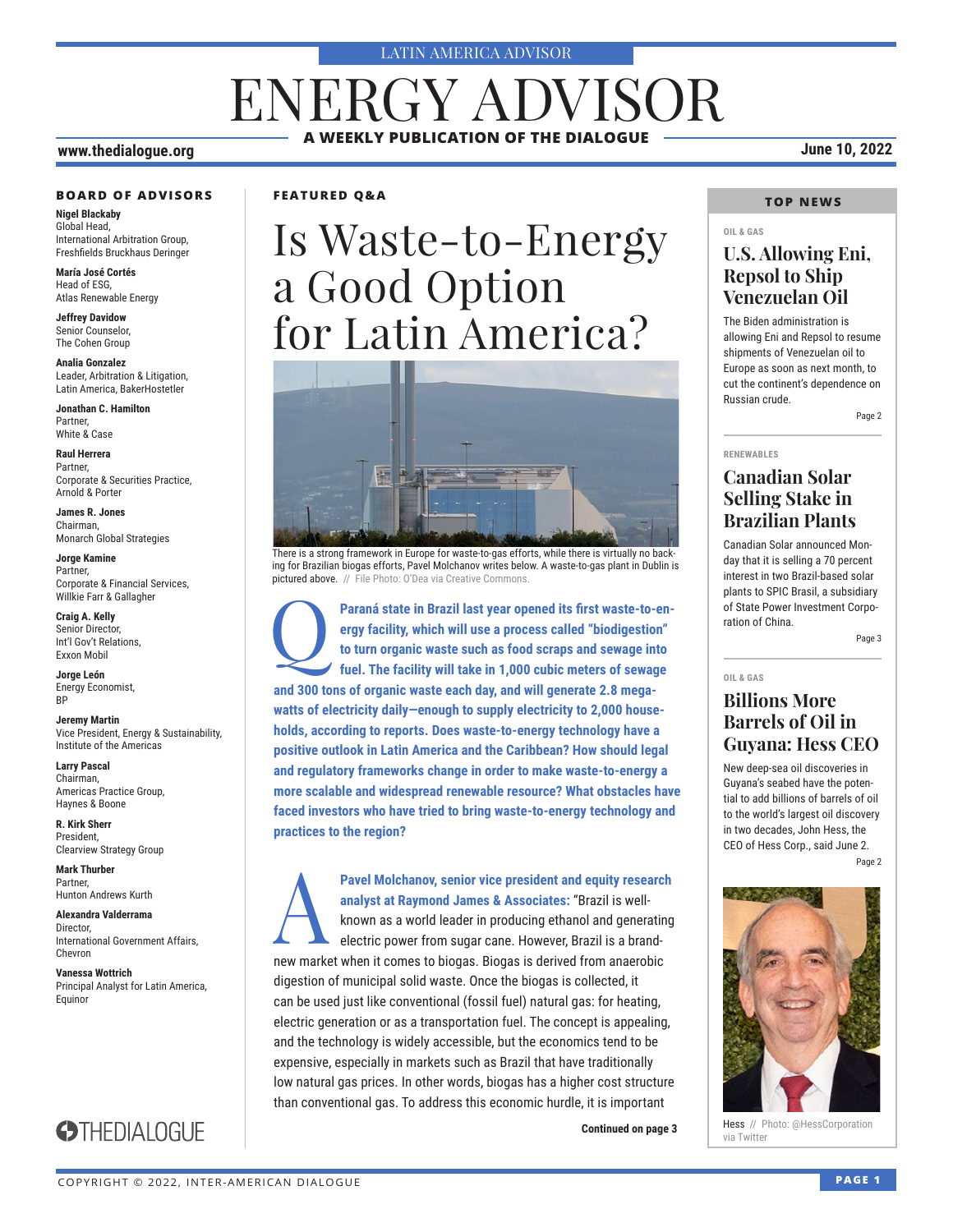### **OIL & GAS NEWS**

# U.S. Will Allow Eni, Repsol to Ship Venezuelan Oil

The U.S. State Department is allowing Italian-owned Eni and Spain's Repsol, two oil companies with joint ventures with Venezuelan state oil company PDVSA, to resume their shipments of Venezuelan oil to Europe as soon as next month, according to five unnamed individuals familiar with the matter, Reuters reported Monday. The Biden administration's objective for the decision is to aid Europe in cutting its dependence on Russian crude, as well as redirecting some Venezuelan cargo away from

### **The narco-regime has exploited the use of negotiations to maintain its illegitimate grip of power..."**

**— Marco Rubio**

China. Eni and Repsol will be able to count the crude cargoes toward late dividends and unpaid debts, and a key U.S. condition is that the oil received "has to go to Europe. It cannot be resold elsewhere," according to one of Reuters' sources. Last month, the Biden administration renewed oil major Chevron's license to operate in Venezuela through the end of November under the same terms that the company has had there since 2020. The license allows the company to conduct "transactions and activities necessary for safety or the preservation of assets in Venezuela," the wire service reported. In a **[Q&A](https://www.thedialogue.org/wp-content/uploads/2022/05/LAA220527.pdf)** published May 27, U.S. Senator Marco Rubio (R-Fla.), told the Dialogue's daily Latin America Advisor that the Biden administration should not relax sanctions on Venezuela. "Time after time, the narco-regime has exploited the use of negotiations to maintain its illegitimate grip on power as well as to divide and further damage the opposition—all while perpetuating the Venezuelan people's agony and without

providing any guarantees to hold free and fair elections," said Rubio.

# Tenaris to Pay \$78 Mn in Fines to U.S. Over Brazil Allegations

Luxembourg-based steel pipe manufacturer Tenaris said June 2 that will pay \$78.1 million in fines to the United States to resolve a case over its alleged payment of bribes to secure business from Brazilian state oil company Petrobras, Reuters reported. The company, which is settling the case without admitting or denying wrongdoing, will pay a civil fine of \$25 million and \$53.1 million in disgorgement and interest, the wire service reported. The U.S. Department of Justice has also closed a related investigation without taking any action, Tenaris said. In the case that Tenaris is settling, the U.S. Securities and Exchange Commission accused the company of violating the Foreign Corrupt Practices Act, an anti-bribery law, through an alleged scheme involving employees of Confab Industrial, its unit in Brazil, Reuters reported. The Securities and Exchange Commission alleged that Confab secured more than \$1 billion worth of contracts from Petrobras between 2008 and 2013 at the same time that \$10.4 million in bribes were paid to a Brazilian government official on the company's behalf. The Brazilian official purportedly spent some of the money on artwork and real estate, according to the SEC. The SEC also alleged that the government official recruited an associate in an effort to conceal the bribes, The Wall Street Journal reported. The associate allegedly deposited bribe money in a bank account in Uruguay and also established a shell company there, the newspaper reported. In the case, Tenaris lacked adequate controls to prevent bribery despite "known corruption risks" in Brazil, the SEC said, Reuters reported. As part of its agreement with the SEC, Tenaris must periodically report on its anti-corruption efforts to the agency. Tenaris said in a statement that it notified authorities in the United States about the case in 2016 and has fully cooperated with investigators.

#### **NEWS BRIEFS**

### **Guyana May Hold Billions More Barrels of Oil & Gas: Hess Corp. CEO**

New deep-sea oil discoveries in Guyana's seabed have the potential to add billions of barrels of oil to the world's largest oil discovery in two decades, John Hess, the CEO of Hess Corp., said on June 2, Reuters reported. Hess Corp. has a 30 percent stake in a consortium led by ExxonMobil that has discovered 11 billion barrels of oil and gas in Guyana. In addition to the oil and gas that has been found so far, there are "multi-billion barrels remaining," said Hess, who added that his company is "starting to find other attractive deep prospects."

### **Brazil's Eletrobras Could Raise \$6 Billion in Share Offering**

Brazilian state electricity company Eletrobras could raise some \$6 billion in a share offering on Thursday, Reuters reported. The Canada Pension Plan Investment Board and Singaporean sovereign wealth fund GIC are among the bidders, the wire service reported, citing two people with knowledge of the matter. The share offering will result in the privatization of Eletrobras, Latin America's largest utility provider, as the government's stake in the company will be reduced to 45 percent.

### **Mytilineos Signs 10-Year Deal to Supply Solar Power to Enel in Chile**

Greece-based Mytilineos on Tuesday announced a 10-year power purchase agreement in Chile, committing to supplying as much as 1.1 terawatt-hours (TWh) of solar power through its renewables and storage development unit to Enel Generación Chile, the country's largest utility company, Renewables Now reported. The Greek industrial group is backing the agreement by building 588 megawatts peak (MWp) of solar farms in Chile.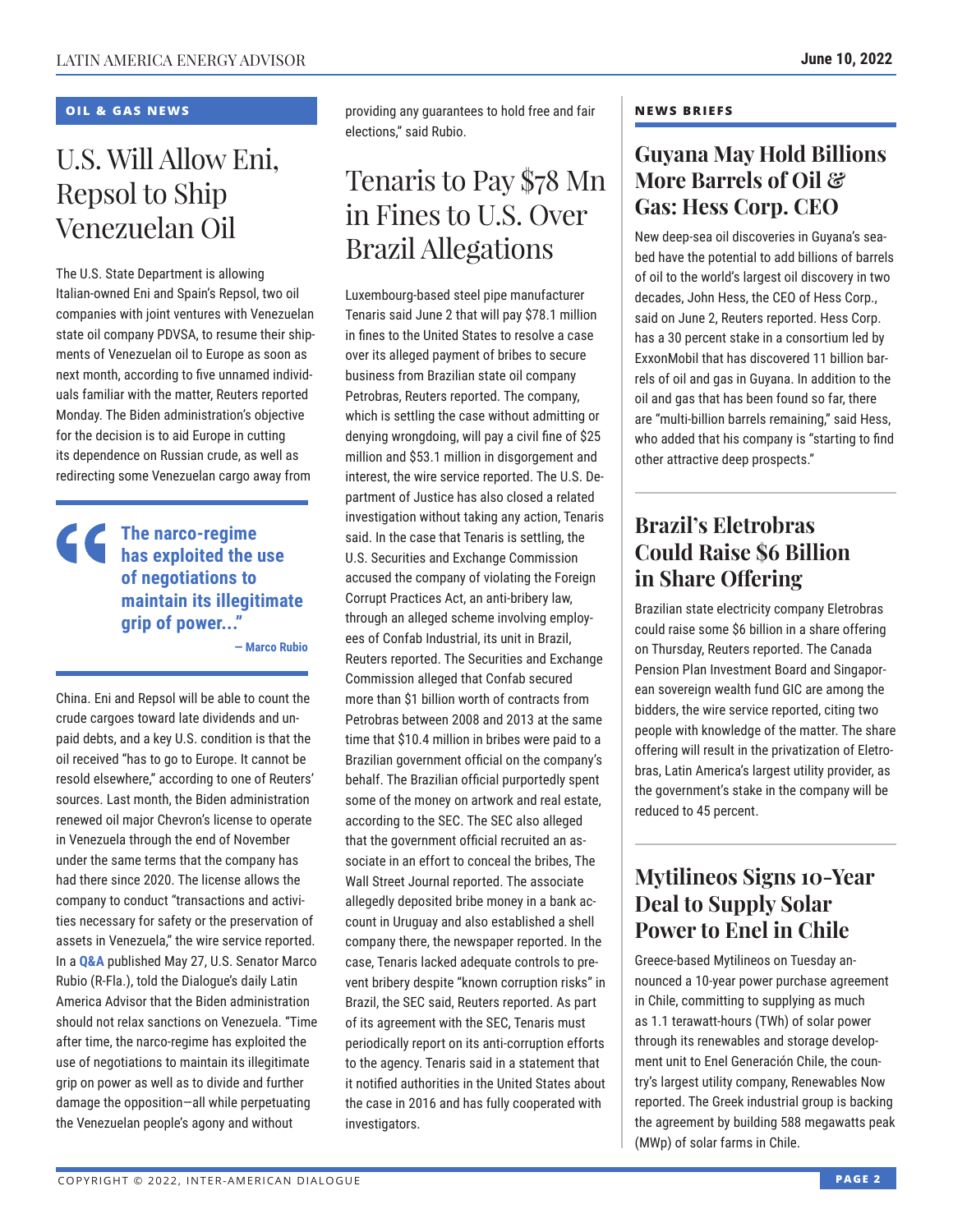# Colombian Court Rules Fracking Projects Can Proceed

A Santander province court in Colombia on June 2 reversed a lower court's decision to bar two investigative fracking pilot projects, Reuters reported. While Colombia does not allow for commercial development of nonconventional energy deposits, the court ruled that the two pilot projects can carry on with their operations while it continues to consider the issue. Ecopetrol, the Andean country's state oil company, is acting as the projects' operator, and United States-based ExxonMobil is also involved in the projects. In the decision that was overturned, Judge Blanca Martínez had ruled that the projects did not properly consult local communities, Reuters reported in April. On June 2, however, the higher Administrative Court of Santander said in a statement that the April 21 ruling "is hereby revoked and the request for legal protection is ruled inadmissible," the wire service reported. In a statement released via Twitter by the Colombia Free from Fracking Alliance, the group called on presidential candidates Gustavo Petro and Rodolfo Hernández, who will be facing off in a runoff election on June 19, to make a commitment to "suspend fracking pilots as one of their first demonstrations of their commitment with water in Santander and Colombia, the environment and future generations in the current context of the climate crisis.

### **RENEWABLES NEWS**

# Canadian Solar Selling Stake in Two Brazilian Solar Plants

Canadian Solar announced Monday that it is selling a 70 percent interest in two Brazil-based solar plants to SPIC Brasil, a subsidiary of State Power Investment Corporation of China.

#### **FEATURED Q&A / Continued from page 1**

to have political and regulatory support. This is why biogas development has such a long history in Europe: the European Union's climate policies provide a very supportive framework. There are approximately 14,000 biogas plants in Europe. As it stands, there is essentially no backing for such projects in Brazil, at least at the federal level. This needs to change before biogas can become a meaningful energy source. Whether it will change depends in large part on the outcome of Brazil's presidential election this October, in which former President Lula is challenging incumbent President Bolsonaro. A victory by Lula, which polling indicates is likely, would create a stronger regulatory push for sustainable energy development, including biogas. Without that, biogas would remain a niche in Brazil."

Mark S. Langevin, senior fellow<br>
and adjunct professor in the<br>
Schar School of Policy and<br>
Government and the Center for **and adjunct professor in the Schar School of Policy and Government and the Center for Energy Science and Policy at George Mason University:** "Biogas projects are increasingly popular in Brazil, encouraged by rising energy costs. The escalating costs of fertilizers, agricultural inputs and irrigated cropping have encouraged farmers to embrace biogas technology to produce their own electricity. Presently, most of the bio-digestion plants in Brazil are small and agriculture-based but produce only 11 percent of national biogas production. Larger municipal waste-togas plants produce 79 percent of the total biogas. In 2020, Brazil's production grew at 23 percent annually and reached a total of

The Marangatu project site is 446 megawatts peak (MWp) in size, while the Panati-Sitiá project is 292 MWp. Both projects, which are based in northeastern states of Brazil and take up an area of more than 2,000 hectares, are set to begin construction later this year and will launch commercial operations late next year, Canadian Solar said in a statement. The sale follows Canadian Solar's 2021 closure of a \$100 million

1.8 billion cubic meters. Brazil's experience shows that municipalities and agricultural regions throughout the Americas can efficiently turn waste into electricity. However, Latin American and Caribbean nations do not have established regulatory frameworks for biogas production and co-generation, although several—including Brazil—have rushed to promote and regulate biomethane, green hydrogen and ammonia. Governments need to resolve the regulatory issues for urban and rural production while also leveraging

**Brazil and the rest of the Americas can make significant progress in biogas." — Mark S. Langevin**

public finance to roll out large-scale biogas projects at the municipal level to counter the higher costs of gas-fueled power generation. Governments can also provide credit and extension packages to farmers, easing access to affordable small-scale biogas production for co-generation, especially for those producing in arid regions that require irrigation. Working together, public sector agencies, research centers, business associations and civil society should share the tasks of mapping waste, spurring technological innovation and developing strategic plans for the biogas value chain. Brazil and the rest of the Americas can make significant progress in biogas. Still, the endeavor needs a well-organized constituency of farmers, investors and

#### **Continued on page 6**

financing facility in order to develop a solar portfolio in Brazil, PV Tech reported. The 738 MWp of solar projects are set to be two of the largest power plants in Brazil and are expected to generate clean electricity that will power the equivalent of 900,000 Brazilian households annually. Canadian Solar's chief executive officer, Shawn Qu, called the company "a leader in the Brazilian market."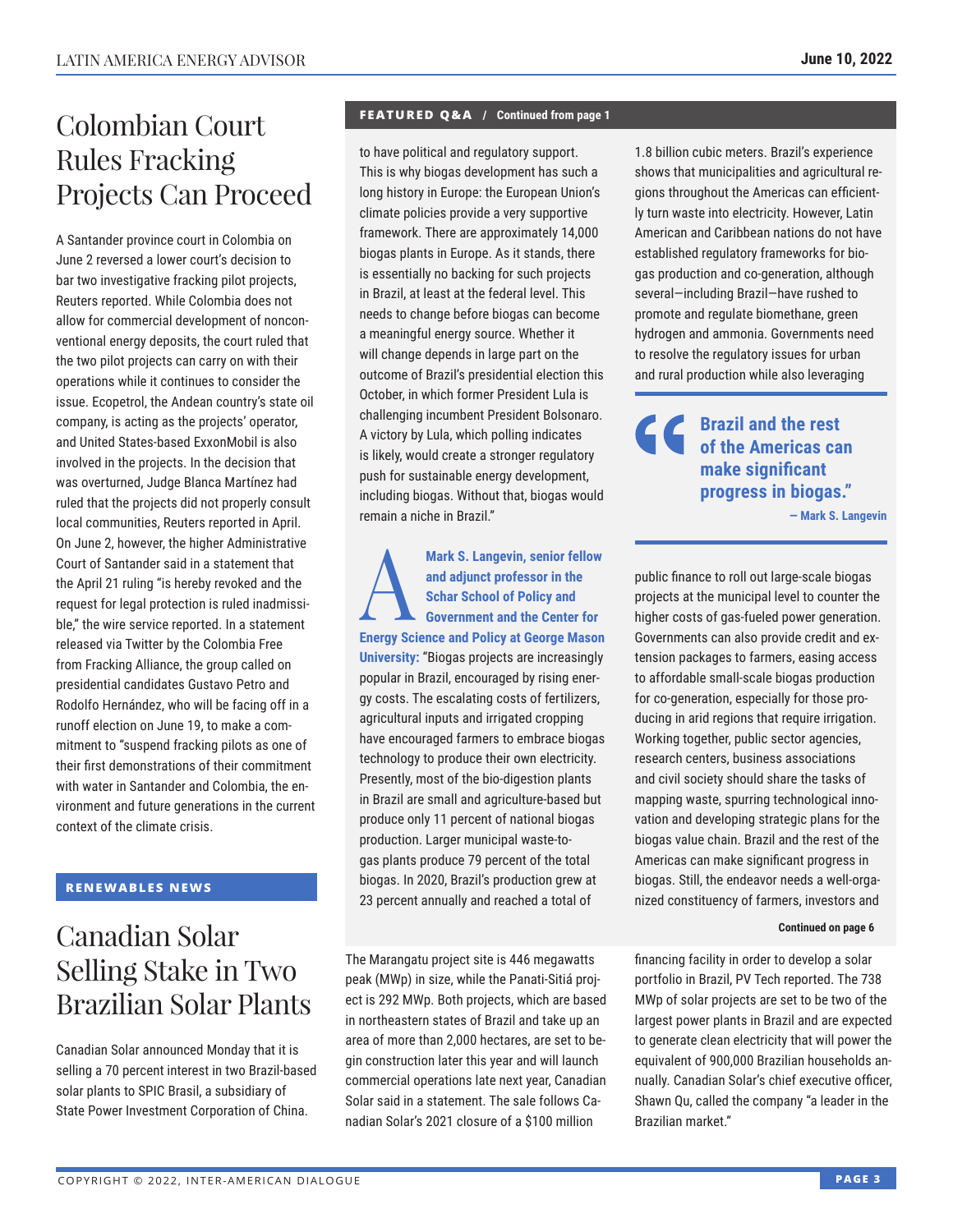### **POLITICAL NEWS**

# Leaders at Summit Eye Declaration on Migration

Western Hemisphere leaders gathered this week at the Summit of the Americas, which is taking place in Los Angeles, are planning to issue a declaration on migration, the Associated Press reported Wednesday. Participants hope the "Los Angeles Declaration" will help guide countries that receive migrants who leave their countries in search of economic stability and who are fleeing violence and persecution at home. Since 2017, the United States has been the most popular destination for asylum-seekers, and several countries in Latin America have hosted large numbers of migrants. Colombia and other nearby countries have been the destination for millions of people who have fled Venezuela. Last year, Mexico received more than 130,000 asylum applications, many of them from Haitians, triple the amount from 2020, the AP reported. Additionally, many Nicaraguans have fled to Costa Rica. "Countries are already having to do this, so rather than each country trying to sort this out and figure it out for themselves, what we're doing is saying, 'Let's come together in a coherent way and construct a framework so we can all work together to make this situation more humane and more manageable,'" said Brian Nichols, the assistant U.S. secretary of state for Western Hemisphere affairs, the wire service reported. As the Summit of the Americas began on Monday, several thousand migrants set off from southern Mexico, headed toward the United States. The caravan is this year's largest, and Mexican authorities showed no sign of attempting to halt it, the AP reported. Questions have arisen about how much can be accomplished on migration at the Summit of the Americas, the first the United States has hosted since 1994, given that Mexican President Andrés Manuel López Obrador is skipping it in protest of the Biden administration's decision not to invite Cuba, Nicaragua and Venezuela to the gathering. Mexican Foreign Minister Marcelo Ebrard is attending the gathering, however, and López

## **ADVISOR Q&A**

# How Well Is the USMCA Protecting Workers' Rights?

**U.S. Trade Representative**<br>
(USTR) Katherine Tai in Ma<br>
asked Mexican counterpar<br>
to probe whether workers a **(USTR) Katherine Tai in May asked Mexican counterparts to probe whether workers at a Panasonic auto parts factory in Reynosa were treated unfairly and denied labor rights. Panasonic denies any wrongdoing. Tai's letter is the third labor complaint sent to Mexico under the United States-Mexico-Canada Agreement, or USMCA. Why has the United States decided to defend the rights of Mexican workers now? How well are labor protection mechanisms under the USMCA, which was negotiated under the previous administration of U.S. President Donald Trump, working out? Has the USMCA created fairer labor terms and conditions for workers in the three signatory countries than existed under the previous NAFTA agreement?**

**Lucinda Vargas, research<br>
fellow at the Center for Bc<br>
Economic Development at<br>
New Mexico State Univers<br>
"While the oteted eim of organisments li fellow at the Center for Border Economic Development at New Mexico State University:** "While the stated aim of agreements like the USMCA and NAFTA is trade and investment liberalization, they both still address labor rights. NAFTA did it through a side agreement on labor cooperation. By contrast, the USMCA has a specific labor chapter within the agreement, with an annex on 'Worker Representation in Collective Bargaining in Mexico.' This provision, absent from the NAFTA labor side agreement, binds Mexico

Obrador plans to meet with U.S. President Joe Biden at the White House in July. On Tuesday, Ebrard accused the United States of having a double standard by not inviting those three countries at the same time that it engages with nondemocratic governments in Southeast Asia, Reuters reported. "The so-called

to ensure that companies in Mexico engaged in trade follow the same labor principles on freedom of association and collective bargaining followed by U.S. and Canadian companies. Moreover, a layer of enforcement is added via the Rapid Response Labor Mechanism (RRLM), but the test is in its application. USTR Tai has demonstrated the RRLM works as successfully applied in two cases. Rather than face sanctions of fees and potential export restrictions, the companies succumbed and took action to ensure their workers' rights of freedom of association and collective bargaining. The Panasonic case may be headed for the same result. These are victories for the Mexican worker employed by companies that export to the United States and Canada, as well as for U.S. labor unions wanting a tougher stance on U.S.-trade-related companies in Mexico. What about Mexican workers outside trade-related businesses? While Mexico's 2019 labor reform aims to guarantee the same rights to all workers in the country, absent international oversight, and no direct RRLM-equivalent measure to secure enforcement of such rights, it is to be seen if Mexican labor authorities will follow the example of USTR Tai."

**EDITOR'S NOTE: More commentary on this topic appears in the [Q&A](https://www.thedialogue.org/wp-content/uploads/2022/06/LAA220606.pdf) of Monday's issue of the Latin America Advisor.**

democratic clause is not applied equally in all cases, but only in some, when it is convenient," Ebrard wrote in a column published in Mexican newspaper Excélsior. Also on Tuesday, U.S. Vice President Kamala Harris said the Biden administration's efforts to attract investments to Central American countries have generated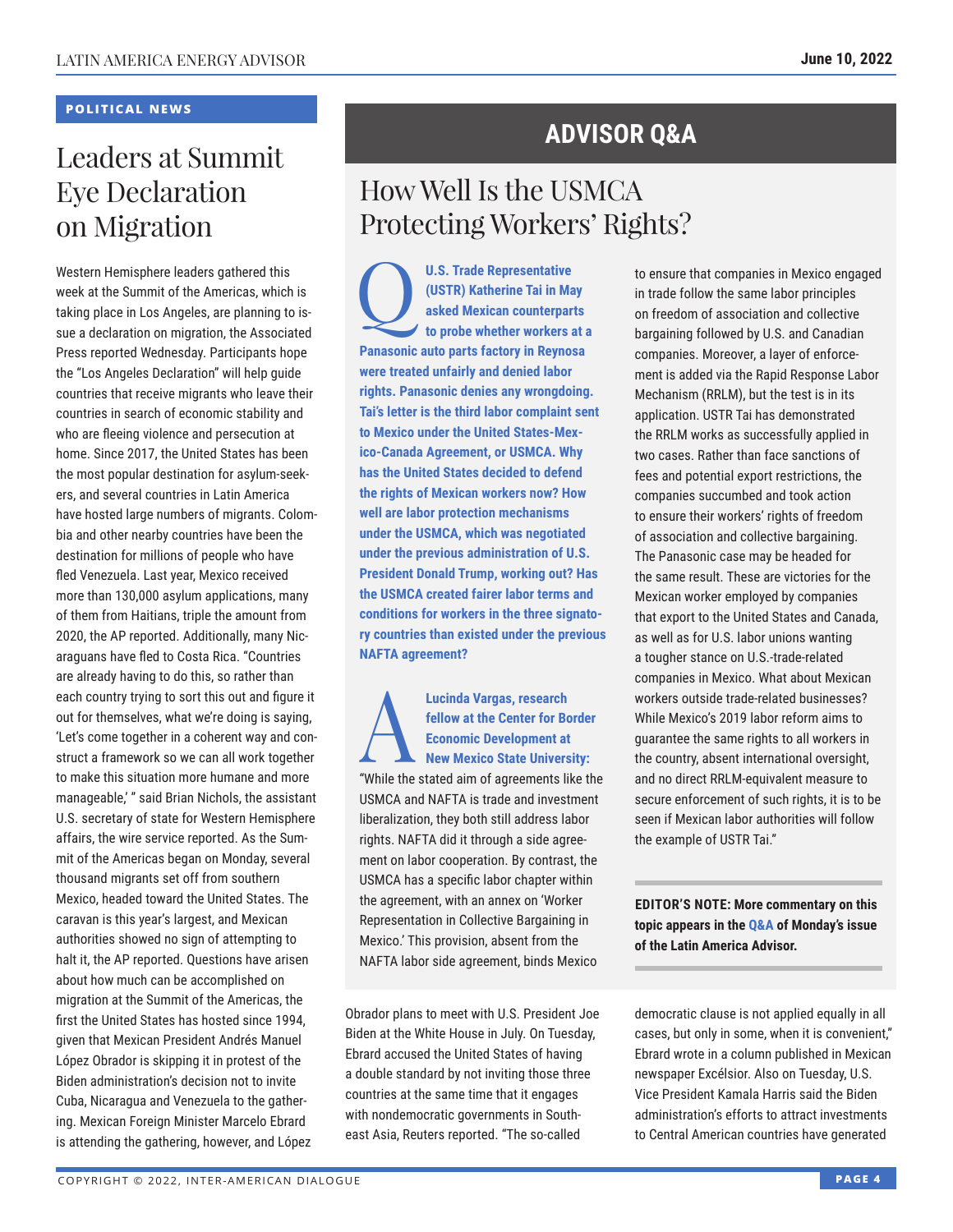### **Brazil's Army Launches Search for Missing British Journalist, Researcher**

Brazil's army has launched a search in the Amazon rainforest for Dom Phillips, a British journalist and contributor to the Financial Times and The Guardian, and Bruno Pereira, a Brazilian expert on Indigenous peoples, the Financial Times reported Tuesday. The men disappeared in the Javari valley Sunday. In recent weeks, Pereira, who had formerly worked in the Brazilian government's Indigenous affairs agency, received threats from illicit gold miners and land grabbers in the Amazon.

### **Accused Killer of DR Environment Minister Had Permits Denied**

Fausto Miguel de Jesús Cruz de la Mota, the man accused of fatally shooting the Dominican Republic's minister of environment and natural resources, Orlando Jorge Mera, allegedly did so because his environmental permits on behalf of several companies were denied, according to judicial documents acquired Wednesday by the Associated Press. Authorities have characterized Cruz, a childhood friend of Mera's, as a "cold and calculating murderer" and are requesting one year of preventive prison for him as they continue the investigation.

### **General Motors to Start Production of Chevrolet Tracker SUV in Argentina**

General Motors and the Argentine government announced Wednesday that the U.S.-based automaker will start production of its Chevrolet Tracker sport-utility vehicle in the South American country next month, Reuters reported. GM plans to export the vehicle to other countries in Latin America, "mainly to Brazil and Colombia, where 80 percent of the production will be destined," the Argentine government said, the wire service reported.

\$3.2 billion in private sector commitments, the AP reported. [Editor's note: See related **[Q&A](https://www.thedialogue.org/wp-content/uploads/2022/05/LAA220510.pdf)** in the May 10 issue of the daily Latin America Advisor.]

### **ECONOMIC NEWS**

# Peru Urges New Talks With Protesters at Las Bambas Mine

Peruvian President Pedro Castillo's administration on Tuesday called for a new effort at dialogue with Indigenous communities that have been protesting copper mining at the Las Bambas mine and have forced the mine to halt production for more than a month, Reuters reported. The protesters, coming from six communities surrounding MMG's Las Bambas mine, argue that the copper mine has not honored commitments made to Indigenous communities. The mine, in the Apurimac region, is one of the world's largest copper mines and is important to Peru's copper industry. "We are working currently to see when is the best moment [for a police intervention]," Roger Pérez, an Apurimac police general, told RPP radio Tuesday. "We are in the countdown [stage], it will take place soon," he added, Reuters reported. Mercedes Aráoz, a former vice president of Peru, told the Dialogue's daily Latin America Advisor in a Jan. 10 **Q&A** that there are alternative solutions to [the stand](https://www.thedialogue.org/wp-content/uploads/2022/01/LAA220110.pdf)off at Las Bambas. "Regardless of the ideology, community claims must be considered, but violence cannot be accepted as a mechanism for coercion," she said.

# Jamaica's Central Bank to Issue Digital Currency

Jamaica's central bank is planning to issue its first digital currency, following legislators' approval of the currency, the Associated Press reported Tuesday. In 2021, Jamaica launched an eight-month pilot program for the digital

currency on a smaller scale, and the results partially led to lawmakers' approval. The Jamaican government has said that the new tender will help those in the country without bank accounts. The Central Bank Digital Currency (CBDC) will go under the name Jam-Dex, Caribbean National Weekly reported. Kamina Johnson Smith, Jamaica's minister of foreign affairs and leader of government business in Jamaica's Senate, said that the new currency will address several challenges for unbanked Jamaicans, as a bank account will not be required for the digital currency. "What you now will have is a wallet. So, you will get a CBDC wallet issued by banks or authorized payment service providers … It is also anticipated that the CBDC will lower the cost associated with providing a national means of payment and provide an alternative to the issuance of bank notes," she said.

# Mexico Sees 17% Rise in Remittances for Year Through April

Mexico received \$17.2 billion in remittances from citizens abroad in the first four-month period of 2022, a 17.57 percent increase as compared to the same period in 2021, the Mexican central bank, or Banxico, announced on Wednesday, EFE reported. The central bank also said the average individual remittance transfer was \$383, which was \$22 higher than the average in the January-to-April period in 2021. The steady increase in remittances for Mexico is in line with a trend that began in March 2020, at the beginning of the Covid-19 pandemic, EFE reported. The upward trend of remittances is attributable to the employment and work of Mexican migrants, most of whom work in the United States and send money back to their families, El País reported. Iván Arias, the director of economic research at Citibanamex, told the Dialogue's biweekly Financial Services Advisor in a **[Q&A](https://www.thedialogue.org/wp-content/uploads/2021/08/FSA210825.pdf)** published last August that remittances "will continue to be an important and rising complement to Mexican households' income." He added that "it would be desirable for Mexico to rely more on sustainable domestic sources of wealth."